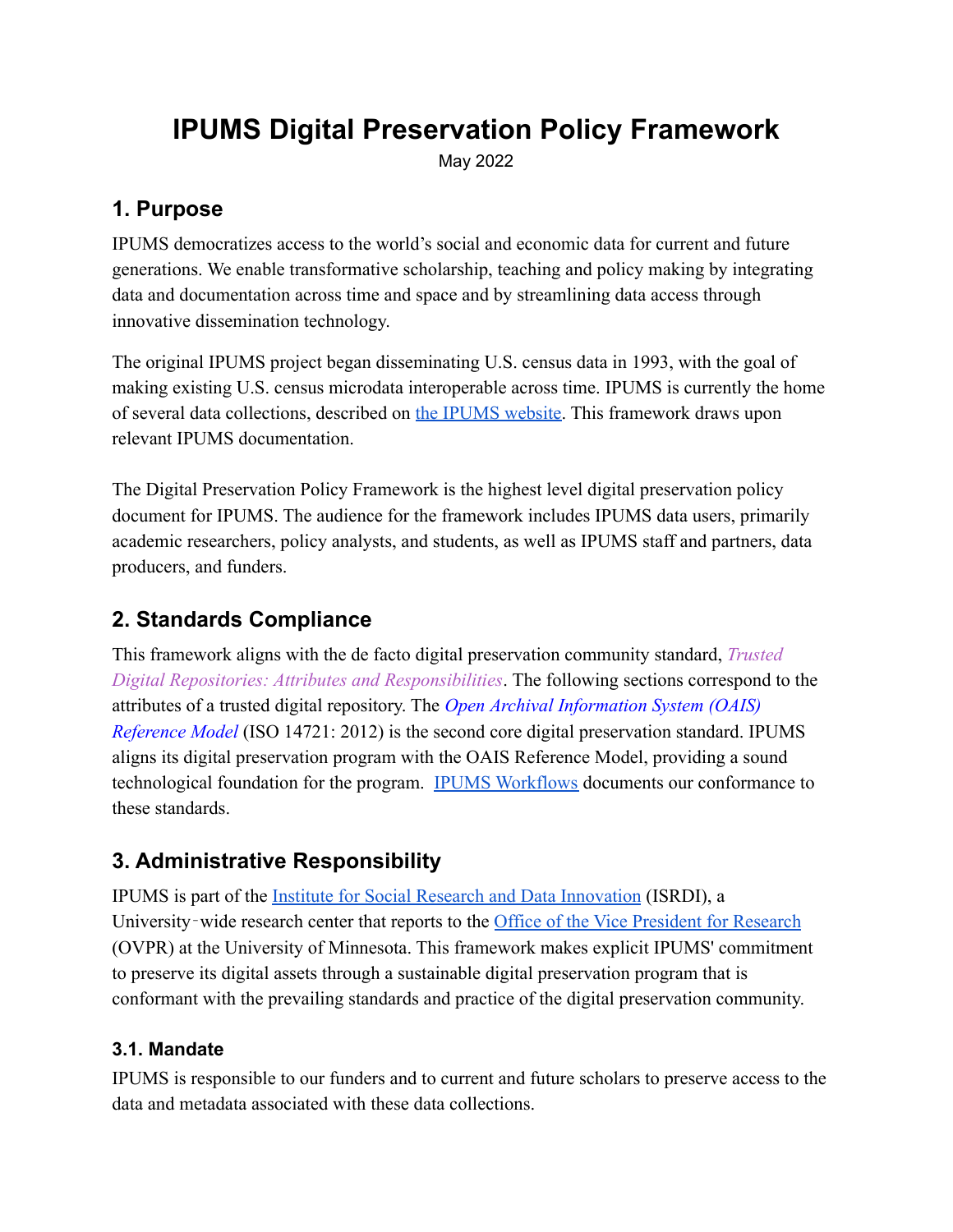- *Grants and contractual obligation*: As part of the grants and contracts that fund these projects, we have committed to retaining access, usually for 5 to 10 years past the life of the grant. In some cases, we also commit to longer-term preservation of both the IPUMS data and the source materials.
- *Scholarly commitment*: Our commitment goes beyond our grant promises. We understand that the resources IPUMS has created need to be accessible long into the future. We have established this framework to support preservation and to allow ongoing access to the data for new research, for scholarly replication, and for unanticipated uses of the data.

### **3.2 Objectives**

Our goal is to preserve the data and metadata from each IPUMS collection, encompassing the following objectives:

- Meet the needs of the user community by providing access to IPUMS collections, including previous versions of the data.
- Serve IPUMS internal needs by retaining data and metadata for the purpose of provenance and quality assurance.
- Meet archival requirements of funding agencies.
- Demonstrate compliance with data, metadata, and archival standards, including disciplinary standards of data users and the digital preservation community.
- Maintain a digital preservation program that is responsive to the changing technological environment.

## **4. Organizational Viability**

IPUMS has an established track record for responsible and sustained data management. The first IPUMS data (now known as IPUMS USA) were released in 1993. IPUMS data, now more than ten data collections, have been available continuously since that time.

## **4.1 Scope**

IPUMS builds its collection by securing funding for projects to integrate and expand existing data that can contribute to the IPUMS mission. Each project identifies data appropriate for inclusion in the infrastructure. IPUMS is committed to building, managing, preserving, and making available its data collections.

## **4.2 Operating Principles**

IPUMS has adopted and addressed the Ten Principles [for Digital Preservation Repositories](https://www.crl.edu/archiving-preservation/digital-archives/metrics-assessing-and-certifying/core-re). We are committed to complying with OAIS and other digital preservation standards and practice, and to developing a sustainable and auditable digital preservation repository. See also 8.1 Audit and Transparency.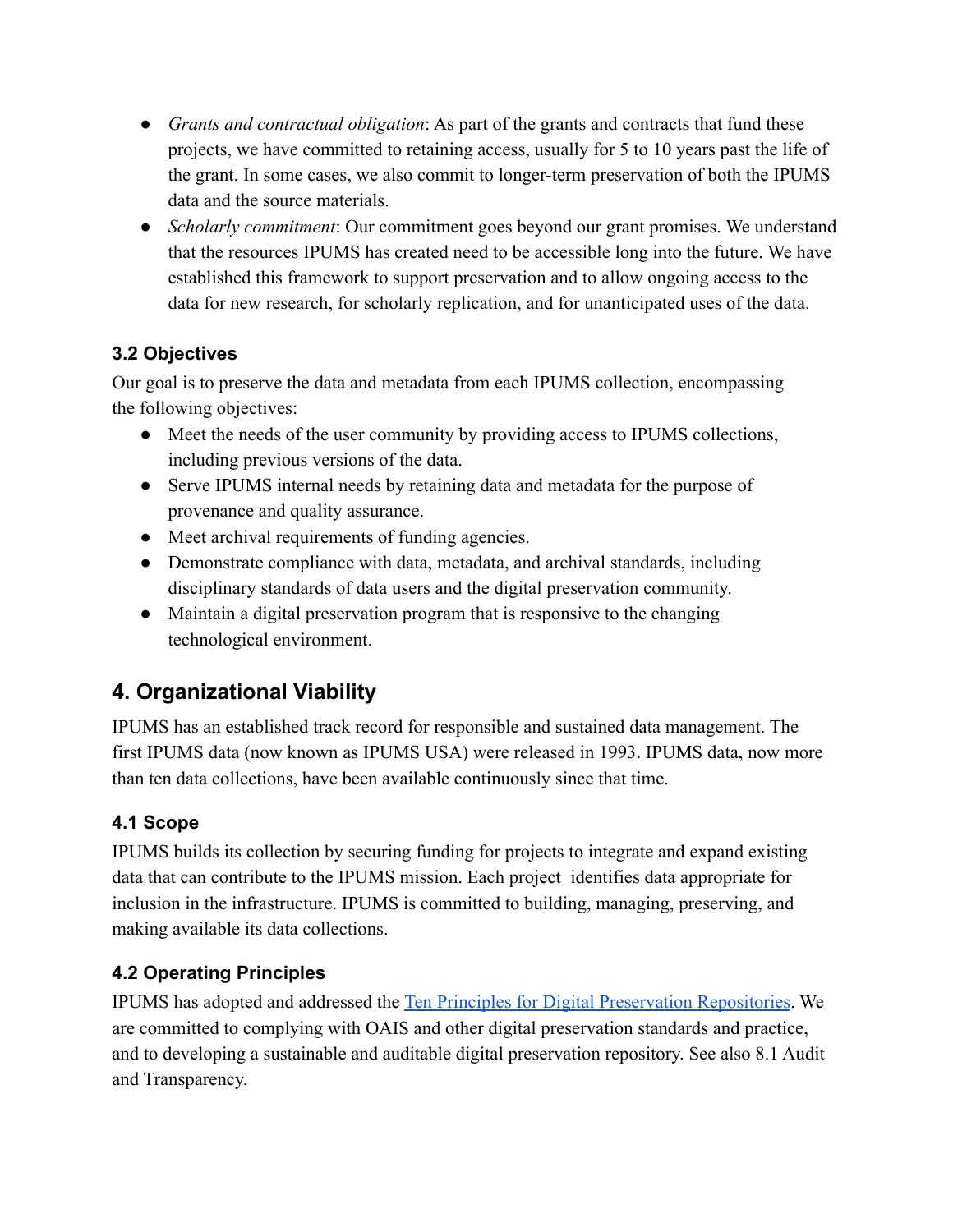### **4.3 Roles and Responsibilities**

IPUMS manages digital preservation as a shared responsibility, including contributions from IPUMS staff throughout the life cycle of the data, from identification through acquisition, preservation, and long-term discovery and access. [IPUMS Organization](https://www.ipums.org/organization) outlines how IPUMS projects coordinate with each other and with related organizations.

#### **4.4 Selection and Acquisition**

All IPUMS data collection and infrastructure development is initiated by grants and contracts. The grant proposal and any subsequent negotiations with the funding agency outline the specifics of each project to develop or enhance an IPUMS data collection. Many of these projects have an advisory board to provide advice on priorities, including data selection and acquisition. The [IPUMS website](https://www.ipums.org/overview) describes the data collections for existing IPUMS infrastructure.

#### **4.5 Access and Use**

IPUMS provides usable, integrated, and comprehensive documentation for all data collections. IPUMS investigates and documents comparability issues and provides guides on the use of complex variables and advice for avoiding analytic pitfalls. Most users download data directly in the format of their statistical software or in a format that is easily converted by their software. Online tabulation software is opening IPUMS resources to researchers and students who do not have access to or training in statistical software, broadening the potential for IPUMS resources for users with a diverse range of backgrounds and circumstances. IPUMS provides dissemination and outreach services for all data collections, offering tutorials, workshops, forums, and email support to help users download, analyze and understand the data.

IPUMS resources are most frequently used by researchers in economics, sociology, demography, epidemiology, and geography, but also we also have users in a diverse range of fields, including anthropology, computer science, nursing, political science, psychology, and neuroscience.

#### **4.6 Challenges and Risks**

IPUMS actively manages its data collections and programs to identify challenges and to anticipate, detect, and mitigate risks. As an organization that is engaged in digital preservation, IPUMS is responsive to continually changing technology, resulting in the emergence of new digital content types, the need for new skills, and potential preservation risks to new and existing digital content. Therefore, IPUMS is committed to providing appropriate training for staff who manage data and to supporting the requirements of data users, as needs and requirements evolve.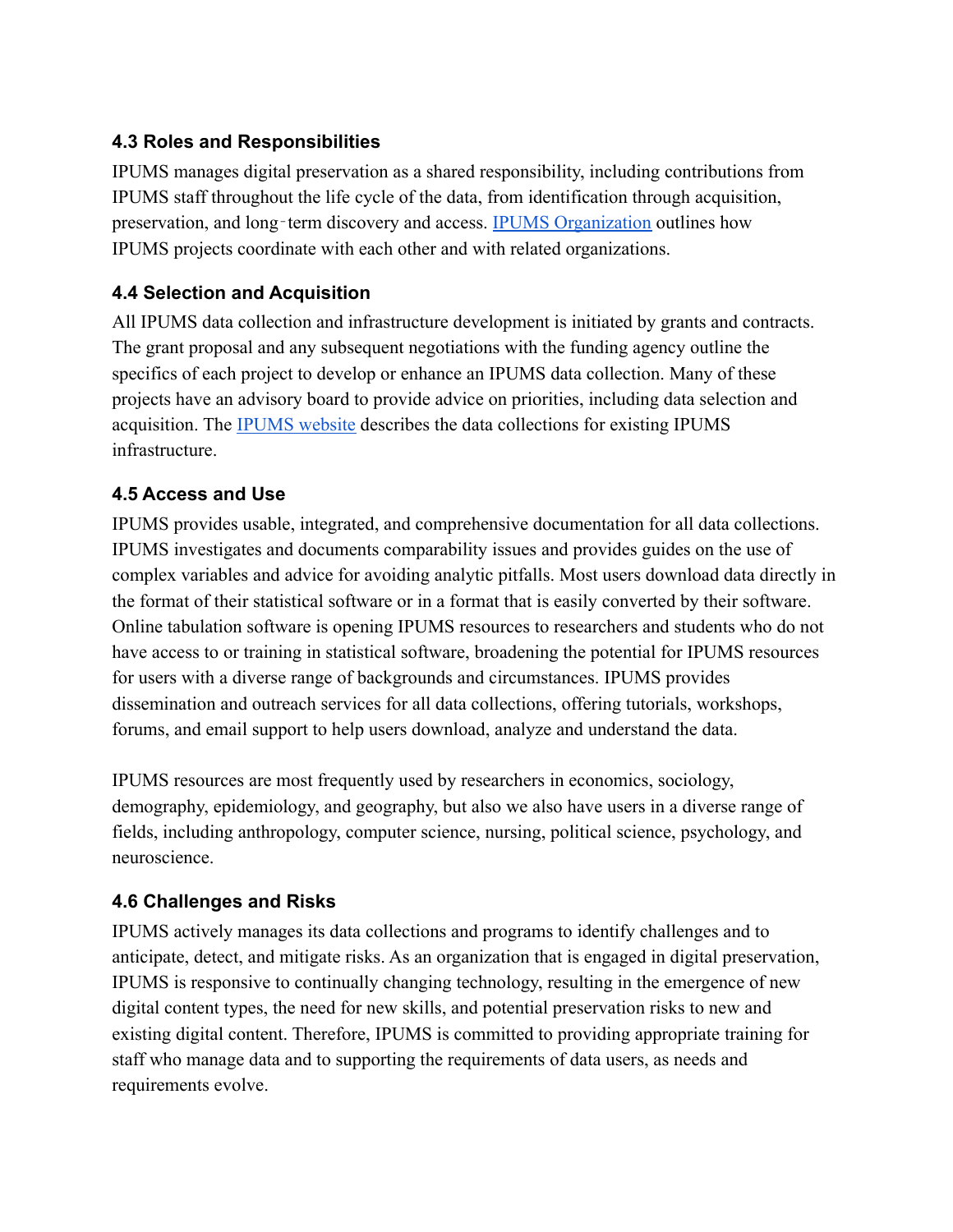## **5. Financial Sustainability**

IPUMS is supported by externally sponsored research grants and contracts and by University of Minnesota funds provided by the Office of the Vice President for Research (OVPR). University funds are governed by University of Minnesota policies and all sponsored funds must adhere to agency guidelines. Most IPUMS grants are from the federal government and therefore follow regulations stipulated by OMB Uniform Guidance, which replaced requirements of OMB Circular A‐21, A‐133 and A‐110.

### **5.1 Institutional Commitment**

Sponsored revenue has been consistently growing since IPUMS was established in 2000. As part of the institutional commitment to IPUMS, the Vice President for Research and ISRDI established a \$1 million endowment fund. In the unlikely event that funding for IPUMS ends without any additional revenue sources, the University of Minnesota is ultimately responsible for the orderly dissolution of the center and appropriate archiving of the data collections and associated materials.

### **5.2 Cooperation and Collaboration**

IPUMS has two types of collaborating partners: data producers that provide data for IPUMS infrastructure and organizations who collaborate with IPUMS on other aspects of data infrastructure development. Data producers include national statistical agencies, genealogical companies, data archives, and academic researchers (see more at [IPUMS Data Producers\)](https://www.ipums.org/producers). Some data producers prefer to restrict usage to scholarly research and educational purposes only, but other producers have no restrictions. Several IPUMS collections are the result of collaborations with other organizations, such as IPUMS Time Use (University of Maryland), IPUMS DHS (the Demographic and Health Surveys Program), IPUMS MICS (Multiple Indicator Cluster Surveys, UNICEF), and IPUMS PMA (Performance Monitoring for Action, the Bill & Melinda Gates Foundation and Johns Hopkins University).

## **6. Technological and Procedural Suitability**

The ISRDI Information Technology (IT) Team provides cutting-edge software development and computing support for IPUMS data projects, including for the digital preservation program. The large scale of IPUMS data collections requires sophisticated infrastructure for software development and data processing. IPUMS software has well‐documented code, supplemental documentation on a dedicated wiki, and intentionally pervasive institutional knowledge about how the systems work. Information about servers is captured and accessible. The Operations Team partners with other IT organizations on campus to maintain the hardware and software to support IPUMS members and staff, and to enable the digital preservation program. IPUMS has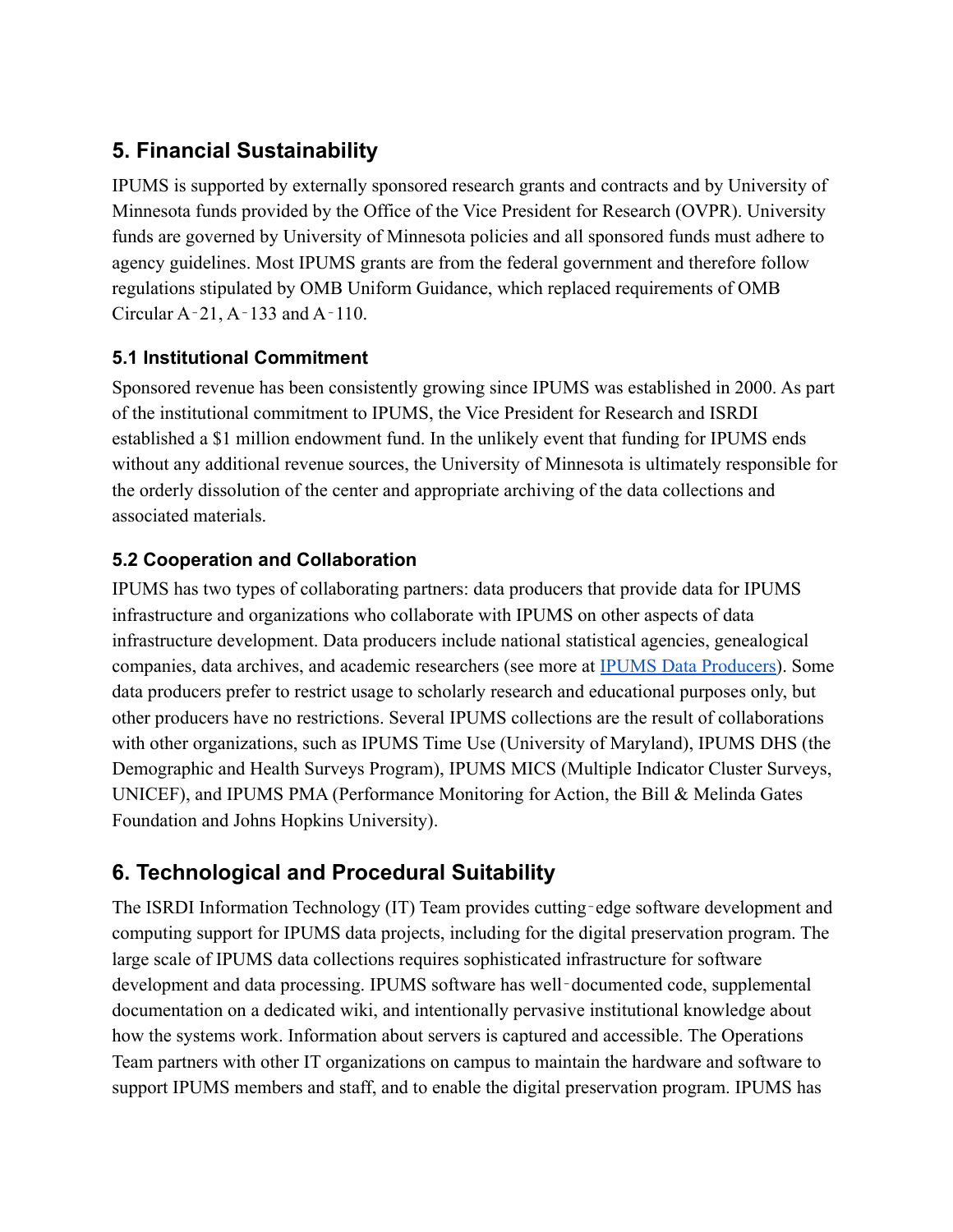effective disaster planning in place, including data archiving protocols and copies in multiple geographic locations to ensure that archived data are kept permanently.

IPUMS infrastructure projects share many common workflows and processes that are welldefined and well-documented. Processes for validation of incoming data and cleaning, transformation, and creation of the final data product are managed by each project. Metadata are explicitly and intentionally managed in accordance with a full range of standards and practices for data management and for digital preservation. See [IPUMS Workflows](https://www.ipums.org/workflows).

## **7. System Security**

The technical environment maintained by IPUMS ensures controlled and appropriate access to its data collections and services (see [IPUMS IT Security](https://docs.google.com/document/d/1PF1Zqtm2mnWP_-KzLe9EvpwQYYSR1G36ANgp0mFlrFo/edit?usp=sharing) Plan). IPUMS data are freely available to registered users (see [Terms of Use](https://www.ipums.org/about/terms)). IPUMS policy is to keep data access as open as possible, and all data collections are available with the least restrictions possible. Some datasets have restrictions that are imposed by data providers or partner organizations. User registration is unique to each dataset. Unrestricted data are distributed free of charge with the conditions that users cite the data appropriately and that any redistribution of the data is limited to non‐commercial applications and is approved by IPUMS staff. Permission for commercial redistribution is required. User registration for unrestricted data is automatic, and users gain access to restricted data files once their application is approved. Metadata for all data collections are open to all users.

## **8. Procedural Accountability**

IPUMS is committed to building and maintaining the documentation that is required to demonstrate good digital preservation practice. This documentation will serve as a baseline against which future evaluation is measured.

### **8.1 Audit and Transparency**

IPUMS commits to periodic self‐assessments and audits to evaluate, measure, and adjust the procedures, preservation approaches, and practices of the digital curation and preservation program. The self‐assessment and audit program for IPUMS is undertaken in accordance with the *CoreTrustSeal* and the *Ten Principles*, which build on the *Attributes of a Trusted Digital Repository: Roles and Responsibilities* and the *Open Archival Information System (OAIS) Reference Model*.

### **8.2 Framework Administration**

This document, Version 1 of the IPUMS Digital Preservation Framework, was developed by Catherine Fitch, Tracy Kugler and Wendy Thomas. Preliminary versions were developed in